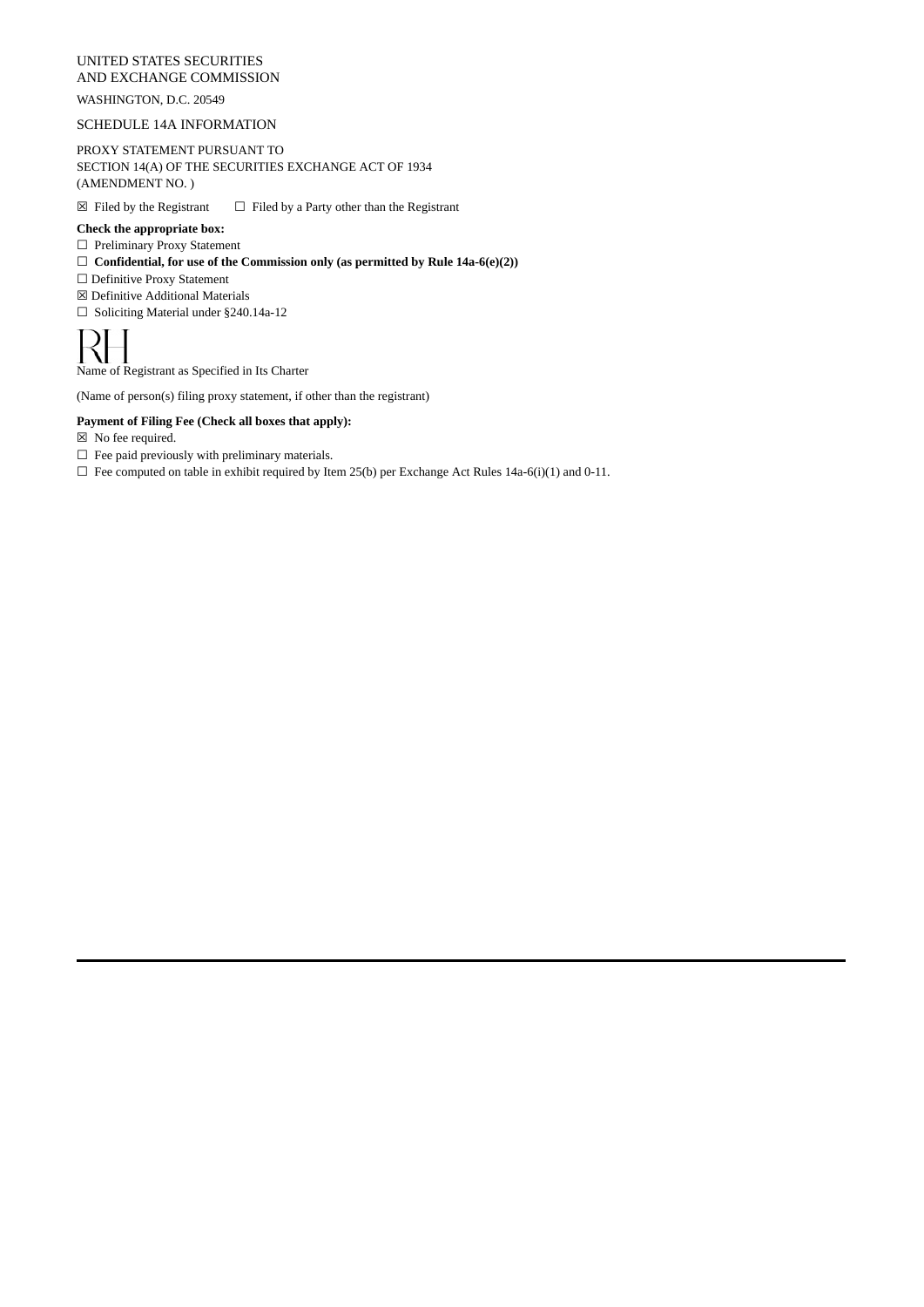

D85459-P71486

ATTN: CORPORATE SECRETARY 15 KOCH ROAD, LEGAL DEPARTMENT CORTE MADERA, CA 94925

# You invested in RH and it's time to vote!

You have the right to vote on proposals being presented at the Annual Meeting. **This is an important notice regarding the availability of proxy material for the shareholder meeting to be held on June 30, 2022.**

# Get informed before you vote

View the Notice and Proxy Statement and Form 10-K online OR you can receive a free paper or email copy of the material(s) by requesting prior to June 16, 2022. If you would like to request a copy of the material(s) for this and/or future shareholder meetings, you may (1) visit www.ProxyVote.com, (2) call 1-800-579-1639 or (3) send an email to sendmaterial@proxyvote.com. If sending an email, please include your control number (indicated below) in the subject line. Unless requested, you will not otherwise receive a paper or email copy.



\*Please check the meeting materials for any special requirements for meeting attendance. At the meeting, you will need to request a ballot to vote these shares.